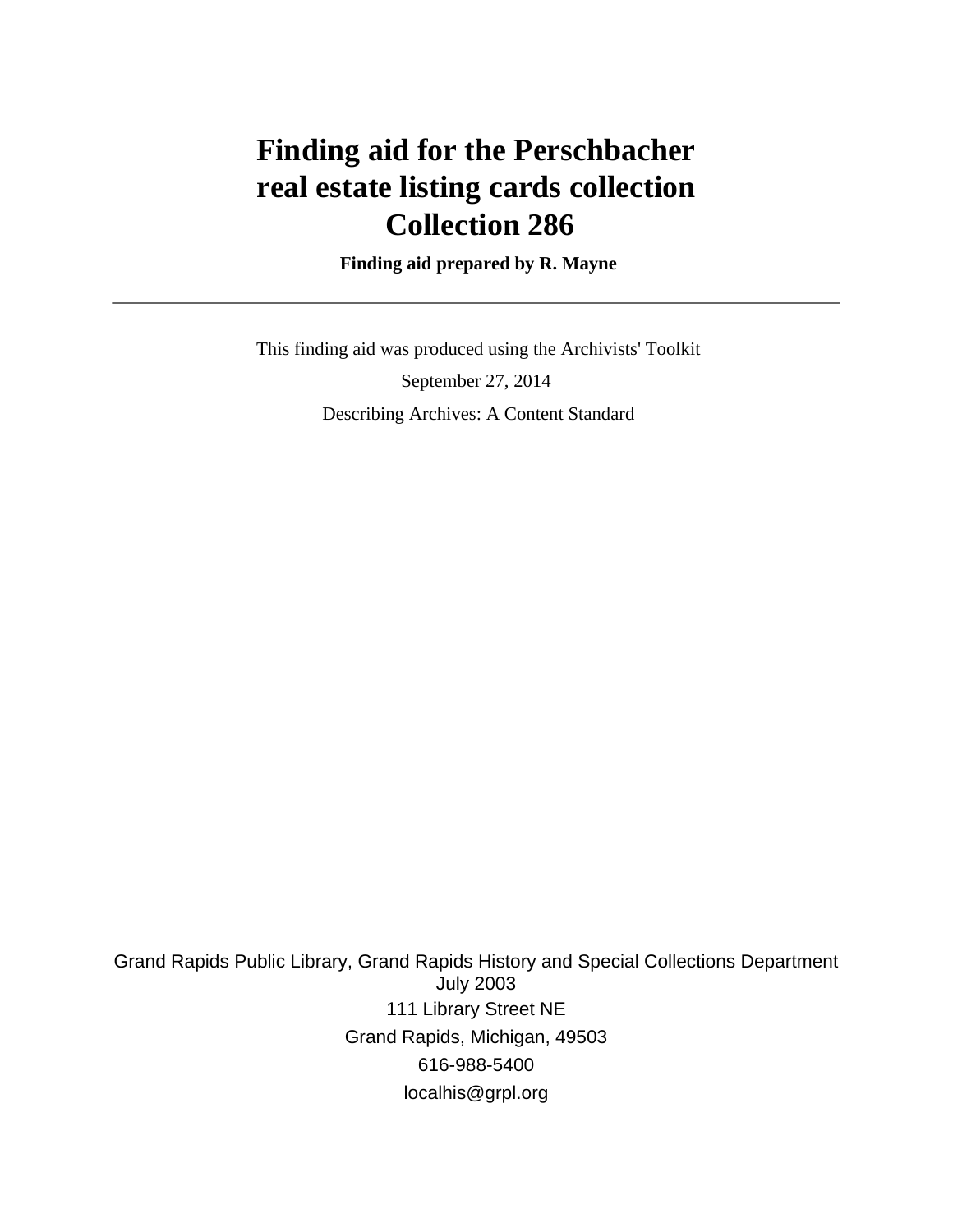## **Table of Contents**

 $\overline{\phantom{a}}$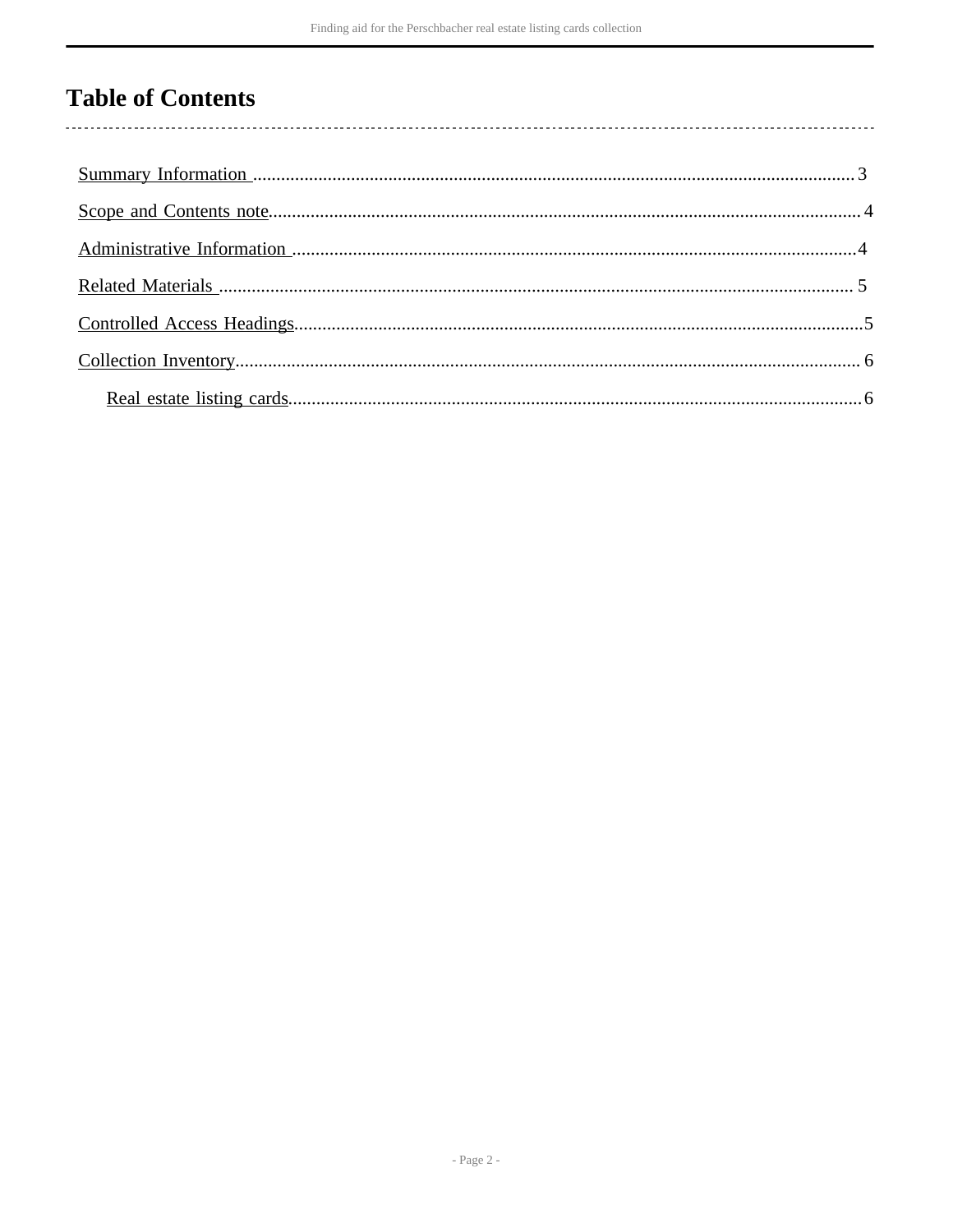## <span id="page-2-0"></span>**Summary Information**

..................................

| <b>Repository</b> | Grand Rapids Public Library, Grand Rapids History and Special<br><b>Collections Department</b>                                                                                                                                                                                                                                                                                                                                                                                                                                                                                                               |
|-------------------|--------------------------------------------------------------------------------------------------------------------------------------------------------------------------------------------------------------------------------------------------------------------------------------------------------------------------------------------------------------------------------------------------------------------------------------------------------------------------------------------------------------------------------------------------------------------------------------------------------------|
| <b>Title</b>      | The Perschbacher real estate listing cards collection                                                                                                                                                                                                                                                                                                                                                                                                                                                                                                                                                        |
| Date [inclusive]  | circa 1950-1982                                                                                                                                                                                                                                                                                                                                                                                                                                                                                                                                                                                              |
| <b>Extent</b>     | 19.8 Linear feet 83 boxes                                                                                                                                                                                                                                                                                                                                                                                                                                                                                                                                                                                    |
| Language          | English                                                                                                                                                                                                                                                                                                                                                                                                                                                                                                                                                                                                      |
| <b>Abstract</b>   | This collection includes printed slips documenting real estate for sale in<br>the Greater Grand Rapids, Michigan area. The slips include commercial<br>and residential properties as well as vacant land. The slips usually include<br>an image of the property on one side with a sales description on the other<br>side. The cards or slips in this particular collection are believed to all have<br>come from the Perschbacher firm. Other slips from other firms have been<br>interfiled in a separate collection, which is now called the Betty Gibout<br>real estate listing cards (Collection #287). |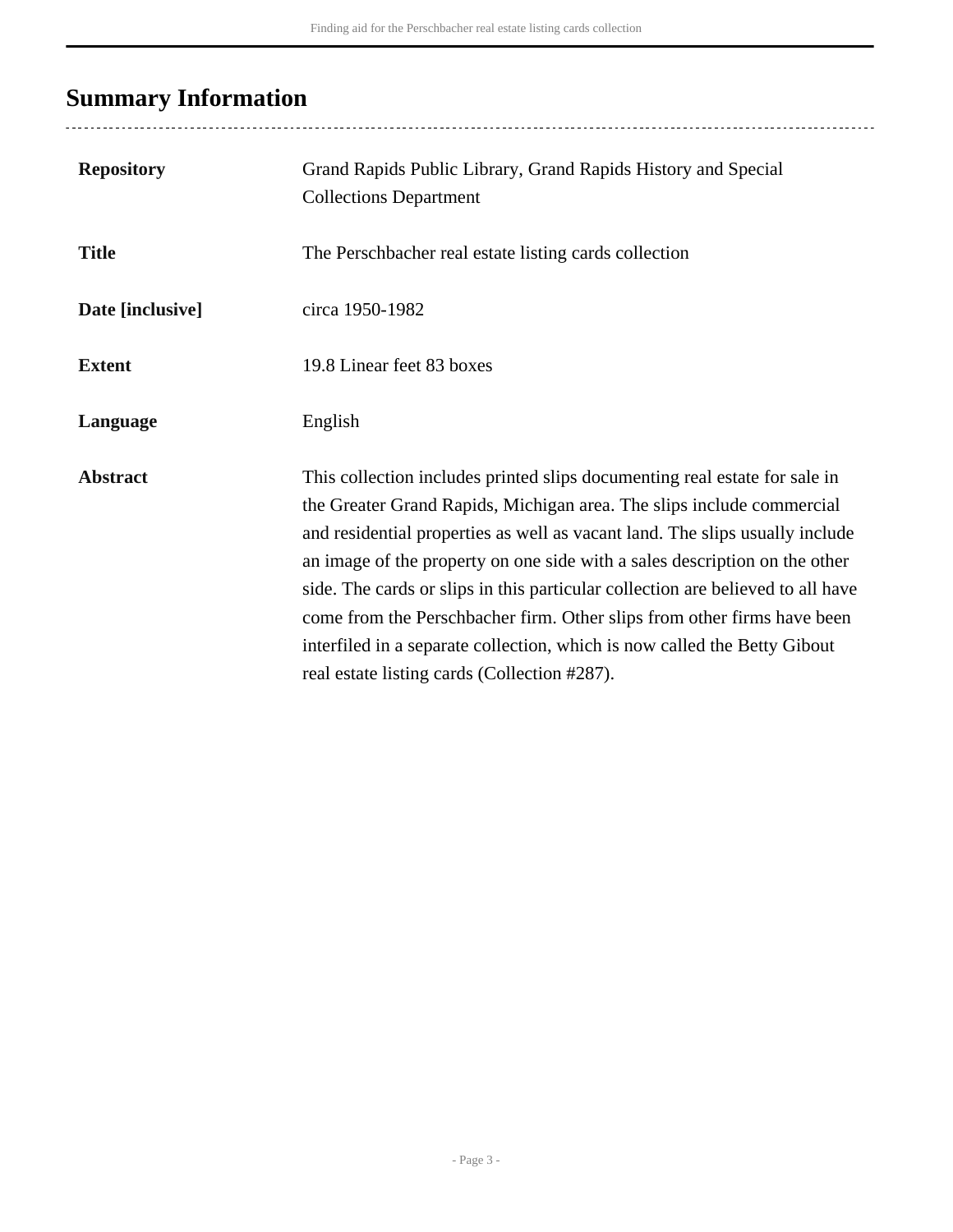### <span id="page-3-0"></span>**Scope and Contents note**

The George Miller Collection, #112 previously included the real estate multiple listing cards received from his 1990 accession, along with his pictorials listed in this finding aid. The listing cards were initially divided into two series, each arranged alphabetically, the first covering the period 1953-1962; the second the period 1963-1971. Around 1993, Local History Desk staff member Betty Gibout undertook the task of interfiling the 2 separate alphabets into one file. No documentation was kept to indicate which slips came from which original accession and firm, i.e. provenance was not maintained.

In 1996, 1998 and 2002, additional accessions of real estate listing slips were received, including some that had once belonged to the George Miller firm, through the Kirchgessner gift. It was believed that the 1996 accession of the Perschbacher accession duplicated many of the Miller entries, and the decision was made to keep it separate, maintaining the collections integrity instead of interfiling. Accession documents state the gift has approximately 200,000 cards, dating back to the 1940's. The bulk of the material appears to be from the early 1950s to the early 1980s.

By 2003, the initial George Miller gift, Roberta Horton's Greenridge Realty 1996 accession, plus the 2002 Kirchgessner, Western Michigan Realty Group gift of slips once belonging to George Miller, had been integrated into one filing order in Coll. 287.

Listing cards for razed or otherwise demolished structures are being withdrawn from the larger order of Coll. 287, to a separate smaller file, by Father Dennis Morrow. But, it is believed that no items have been removed from Coll. 286.

All of the various files are arranged first alphabetically by street name, then numerically within that street name. While Coll. 287 remains housed in wooden card catalog cabinets located on the open floor, the Perschbacher has been moved to acid free boxes, and is secured in the environmentally controlled closed stacks.

### <span id="page-3-1"></span>**Administrative Information**

### **Publication Information**

Grand Rapids Public Library, Grand Rapids History and Special Collections Department July 2003

#### **Immediate Source of Acquisition note**

W.F. Perschbacher III, accession number 1996.016.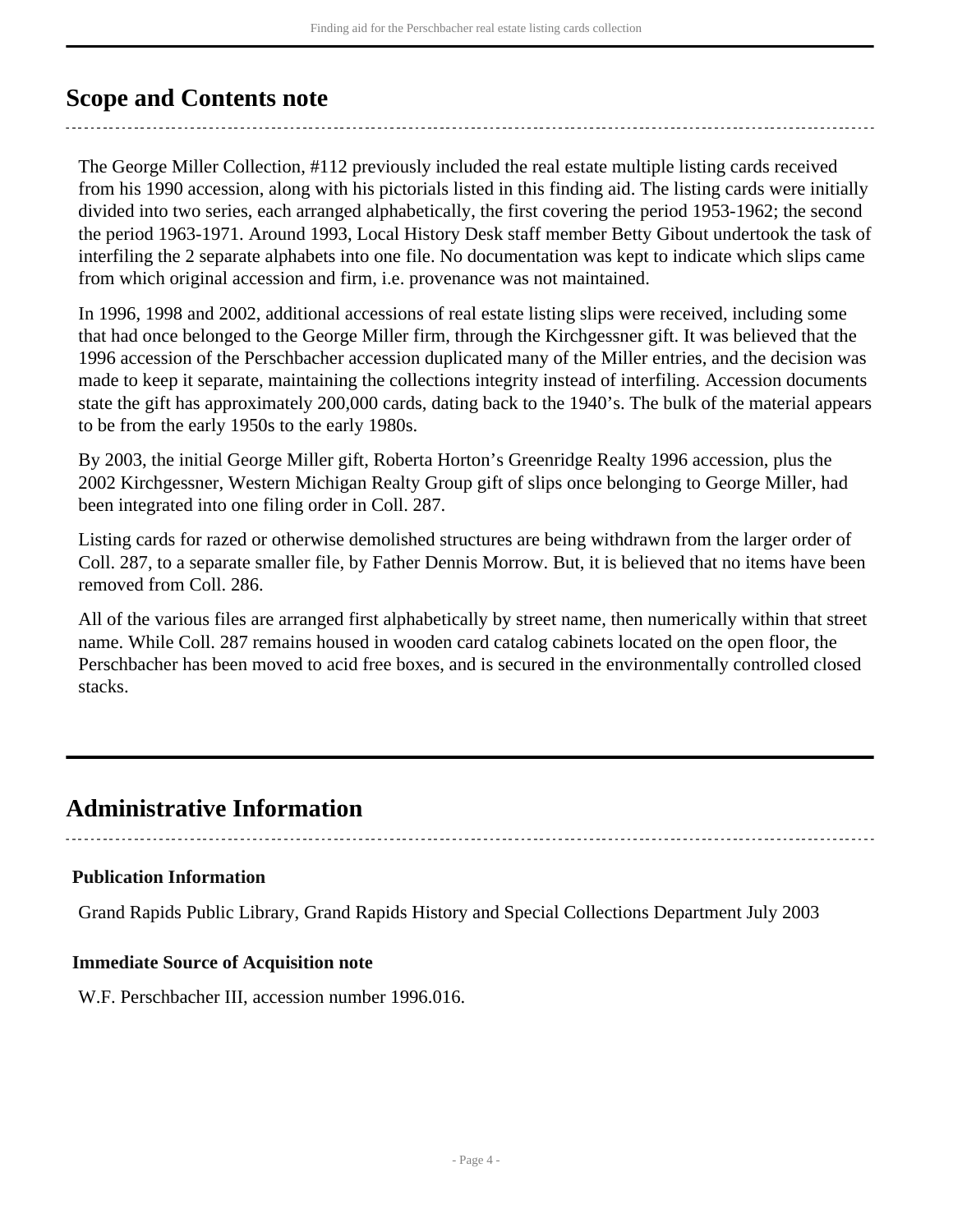### <span id="page-4-0"></span>**Related Materials**

#### **Related Archival Materials note**

The material in this collection is most often used for building research. The Perschbacher Collection is generally inactive, only checked when information is not found in the active sibling collection #287. Coll. 287 is a high use collection, with Coll. 286 held in reserve against loss and wear and tear on the active materials.

### <span id="page-4-1"></span>**Controlled Access Headings**

#### **Geographic Name(s)**

- Grand Rapids (Mich.) -- History
- Kent County (Mich.) -- History

#### **Subject(s)**

- Buildings -- Michigan -- Grand Rapids
- Dwellings -- Michigan -- Grand Rapids
- Real estate listings -- Michigan -- Grand Rapids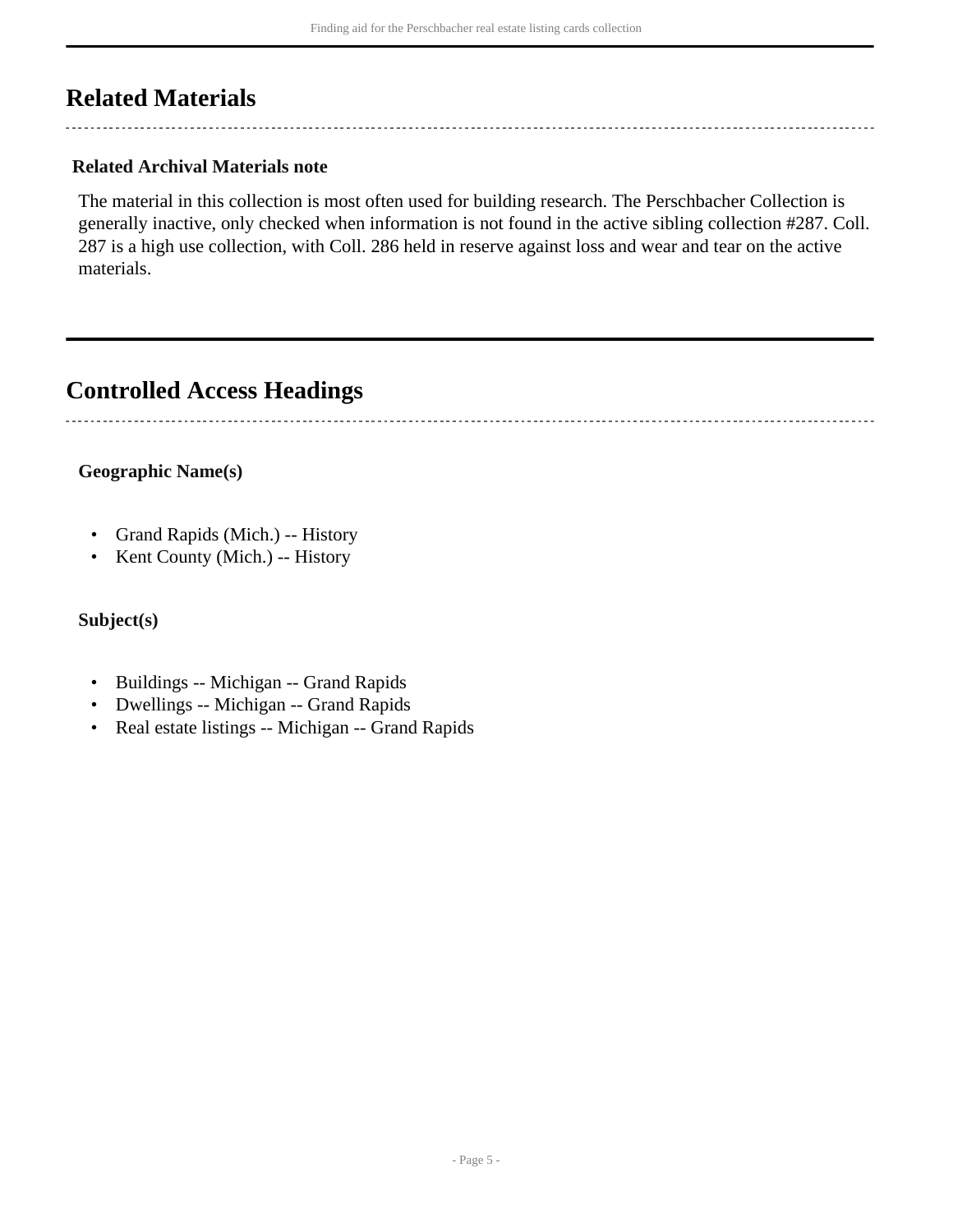# <span id="page-5-0"></span>**Collection Inventory**

<span id="page-5-1"></span>

| <b>Real estate listing cards</b> |                |
|----------------------------------|----------------|
|                                  | <b>Box</b>     |
| Real estate listing cards        | $\mathbf{1}$   |
| Real estate listing cards        | $\overline{2}$ |
| Real estate listing cards        | $\mathfrak{Z}$ |
| Real estate listing cards        | $\overline{4}$ |
| Real estate listing cards        | 5              |
| Real estate listing cards        | $\sqrt{6}$     |
| Real estate listing cards        | $\overline{7}$ |
| Real estate listing cards        | $8\,$          |
| Real estate listing cards        | 9              |
| Real estate listing cards        | $10\,$         |
| Real estate listing cards        | $11\,$         |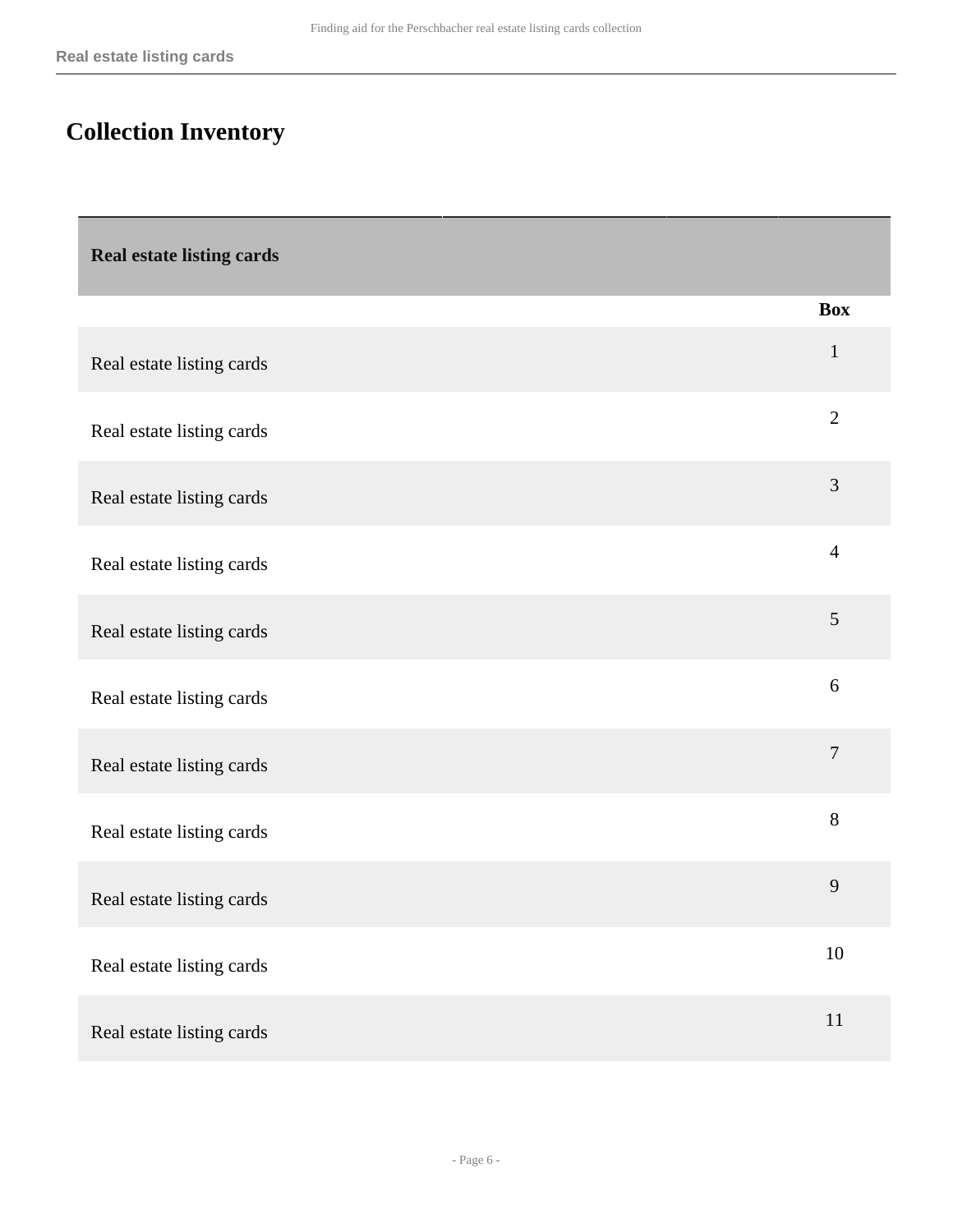| Real estate listing cards | 12 |
|---------------------------|----|
| Real estate listing cards | 13 |
| Real estate listing cards | 14 |
| Real estate listing cards | 15 |
| Real estate listing cards | 16 |
| Real estate listing cards | 17 |
| Real estate listing cards | 18 |
| Real estate listing cards | 19 |
| Real estate listing cards | 20 |
| Real estate listing cards | 21 |
| Real estate listing cards | 22 |
| Real estate listing cards | 23 |
| Real estate listing cards | 24 |
| Real estate listing cards | 25 |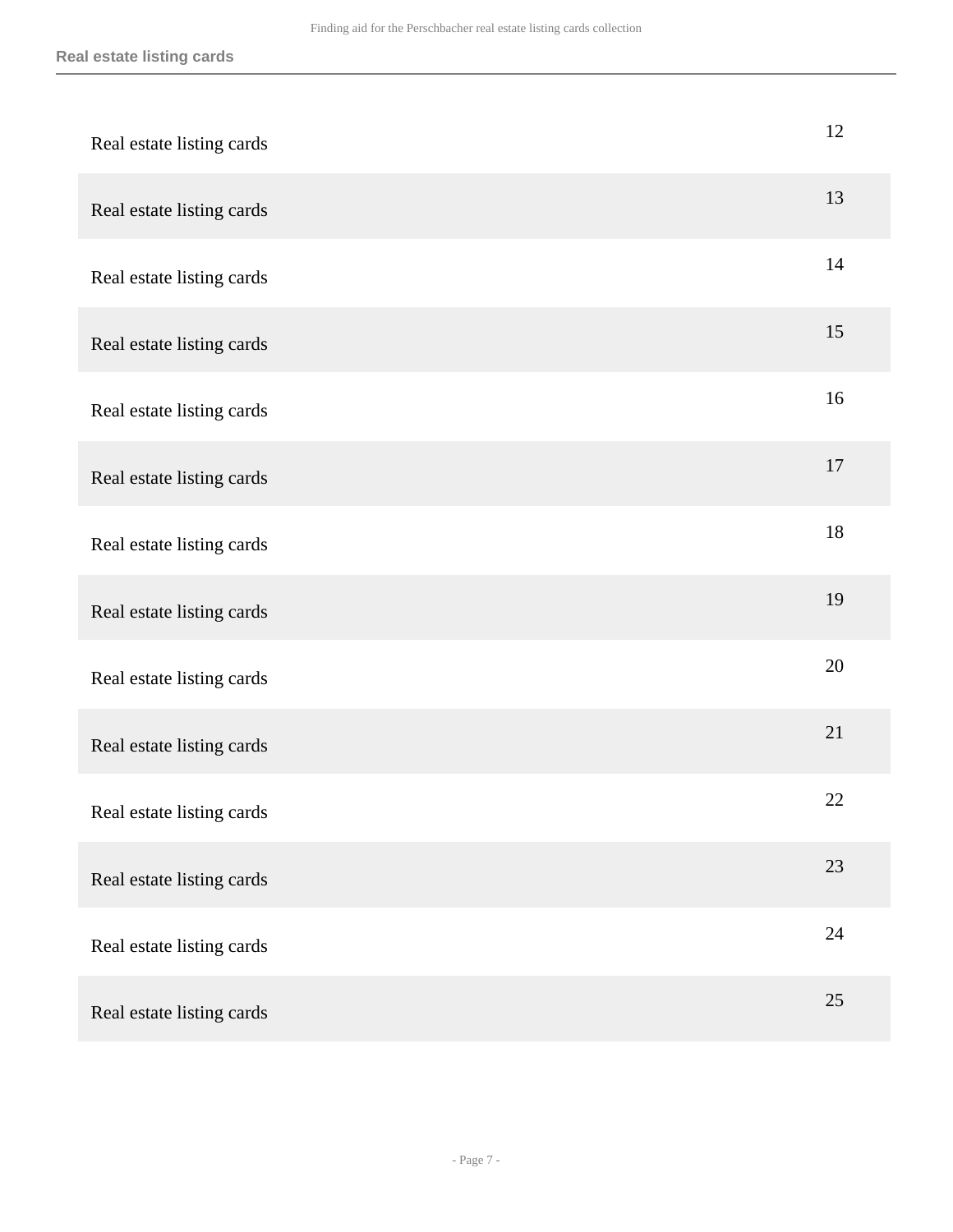| Real estate listing cards | 26 |
|---------------------------|----|
| Real estate listing cards | 27 |
| Real estate listing cards | 28 |
| Real estate listing cards | 29 |
| Real estate listing cards | 30 |
| Real estate listing cards | 31 |
| Real estate listing cards | 32 |
| Real estate listing cards | 33 |
| Real estate listing cards | 34 |
| Real estate listing cards | 35 |
| Real estate listing cards | 36 |
| Real estate listing cards | 37 |
| Real estate listing cards | 38 |
| Real estate listing cards | 39 |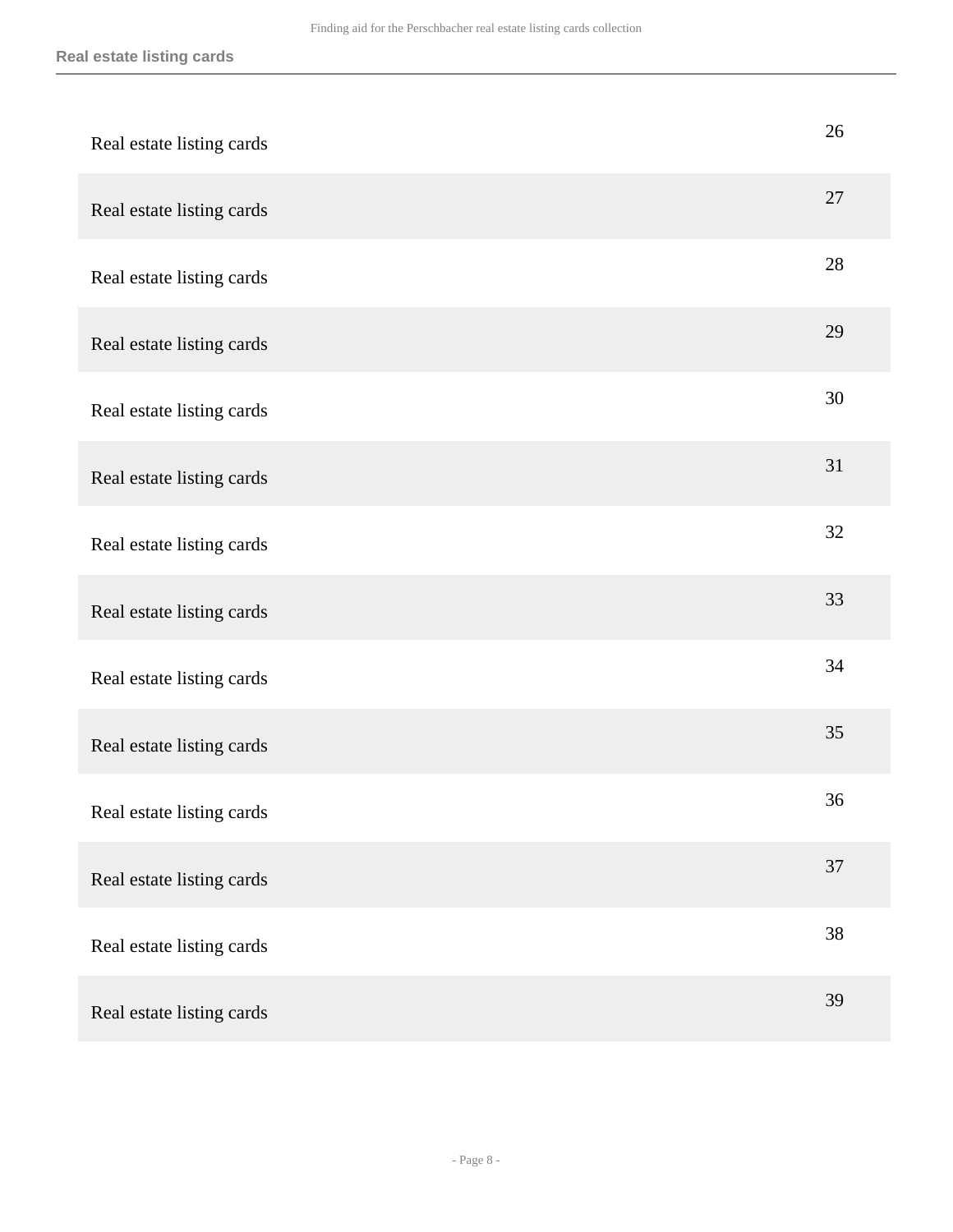| Real estate listing cards | 40 |
|---------------------------|----|
| Real estate listing cards | 41 |
| Real estate listing cards | 42 |
| Real estate listing cards | 43 |
| Real estate listing cards | 44 |
| Real estate listing cards | 45 |
| Real estate listing cards | 46 |
| Real estate listing cards | 47 |
| Real estate listing cards | 48 |
| Real estate listing cards | 49 |
| Real estate listing cards | 50 |
| Real estate listing cards | 51 |
| Real estate listing cards | 52 |
| Real estate listing cards | 53 |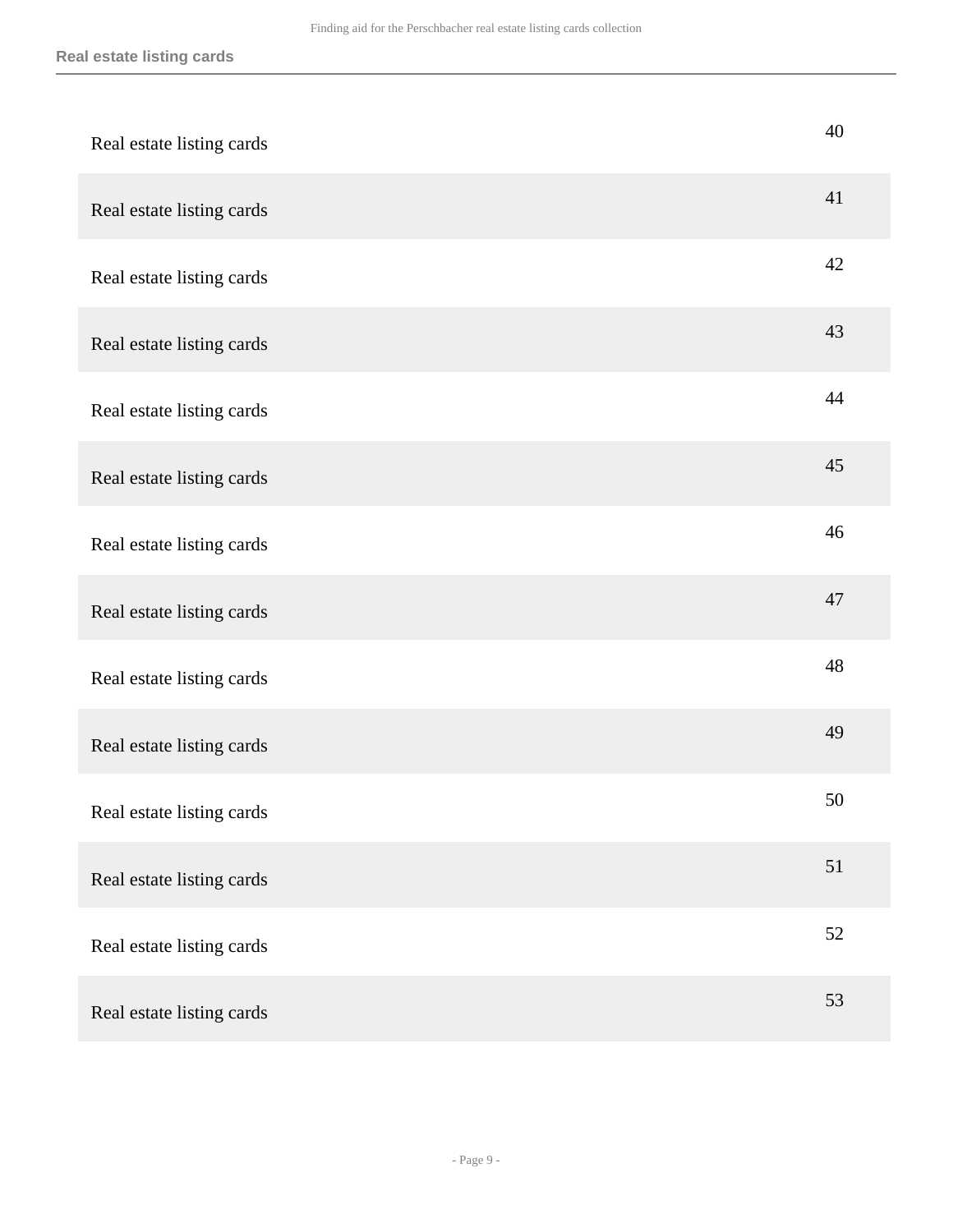| Real estate listing cards | 54 |
|---------------------------|----|
| Real estate listing cards | 55 |
| Real estate listing cards | 56 |
| Real estate listing cards | 57 |
| Real estate listing cards | 58 |
| Real estate listing cards | 59 |
| Real estate listing cards | 60 |
| Real estate listing cards | 61 |
| Real estate listing cards | 62 |
| Real estate listing cards | 63 |
| Real estate listing cards | 64 |
| Real estate listing cards | 65 |
| Real estate listing cards | 66 |
| Real estate listing cards | 67 |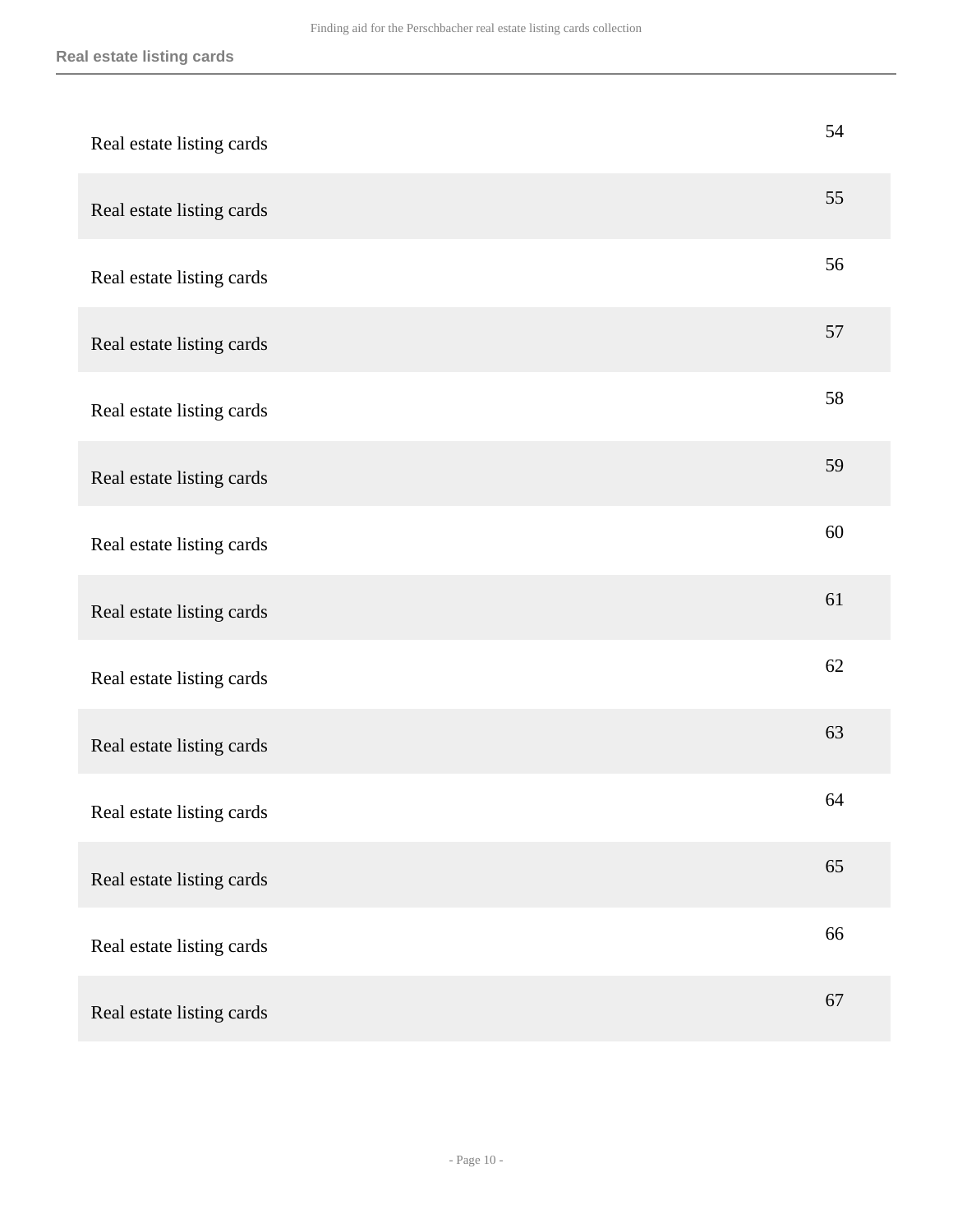| Real estate listing cards | 68 |
|---------------------------|----|
| Real estate listing cards | 69 |
| Real estate listing cards | 70 |
| Real estate listing cards | 71 |
| Real estate listing cards | 72 |
| Real estate listing cards | 73 |
| Real estate listing cards | 74 |
| Real estate listing cards | 75 |
| Real estate listing cards | 76 |
| Real estate listing cards | 77 |
| Real estate listing cards | 78 |
| Real estate listing cards | 79 |
| Real estate listing cards | 80 |
| Real estate listing cards | 81 |